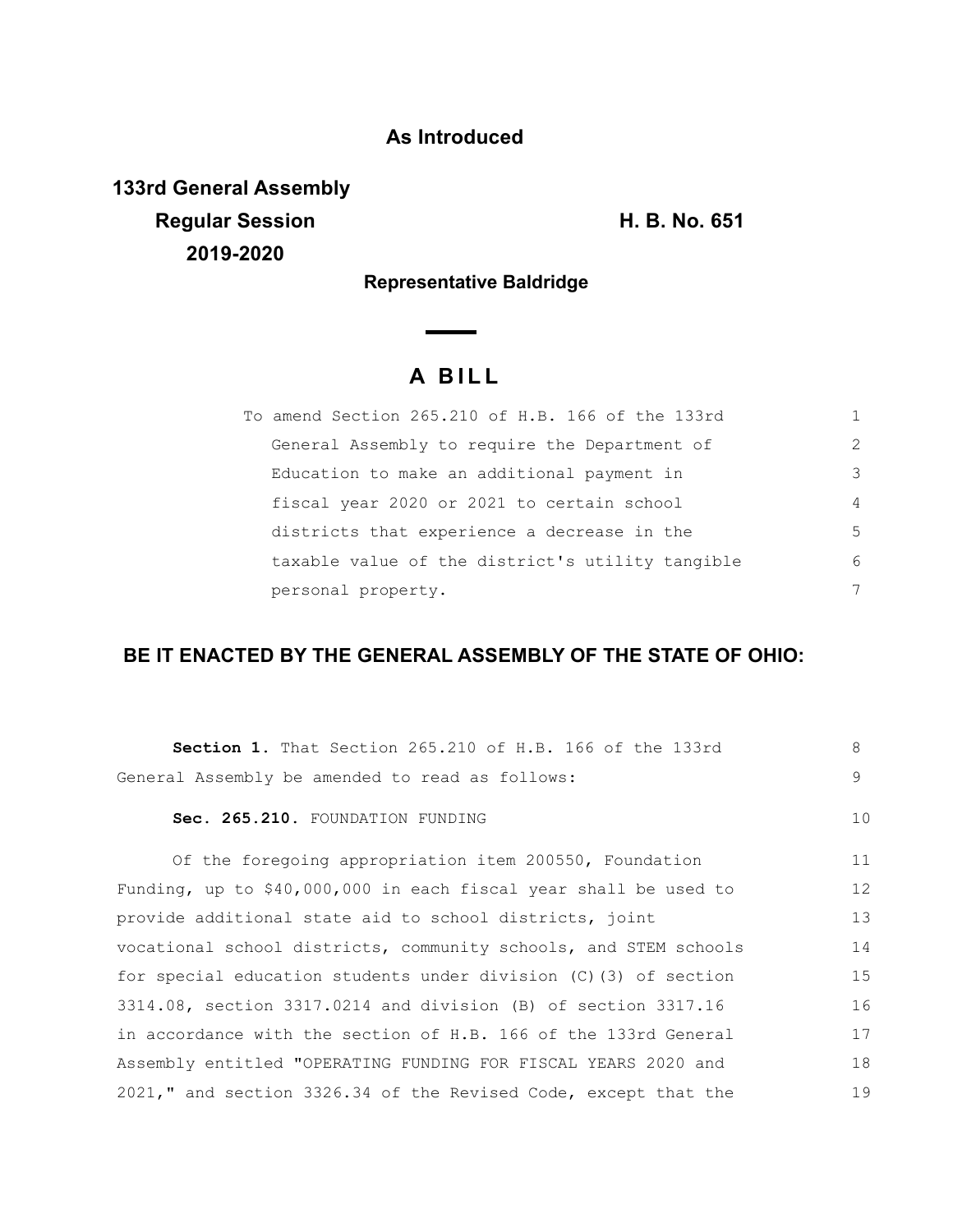Controlling Board may increase these amounts if presented with such a request from the Department of Education at the final meeting of the fiscal year.

Of the foregoing appropriation item 200550, Foundation Funding, up to \$3,800,000 in each fiscal year shall be used to fund gifted education at educational service centers. The Department shall distribute the funding through the unit-based funding methodology in place under division (L) of section 3317.024, division  $(E)$  of section 3317.05, and divisions  $(A)$ , (B), and (C) of section 3317.053 of the Revised Code as they existed prior to fiscal year 2010. 23 24 25 26 27 28 29 30

Of the foregoing appropriation item 200550, Foundation Funding, up to \$40,000,000 in each fiscal year shall be reserved to fund the state reimbursement of educational service centers under the section of H.B. 166 of the 133rd General Assembly entitled "EDUCATIONAL SERVICE CENTERS FUNDING."

Of the foregoing appropriation item 200550, Foundation Funding, up to \$3,500,000 in each fiscal year shall be distributed to educational service centers for School Improvement Initiatives and for the provision of technical assistance to schools and districts consistent with requirements of section 3312.01 of the Revised Code. The Department may distribute these funds through a competitive grant process. 36 37 38 39 40 41 42

Of the foregoing appropriation item 200550, Foundation Funding, up to \$7,000,000 in each fiscal year shall be reserved for payments under section 3317.029 of the Revised Code, in accordance with the section of H.B. 166 of the 133rd General Assembly entitled "OPERATING FUNDING FOR FISCAL YEARS 2020 and 2021-, " and Section 3 of .B. of the 133rd General Assembly. If this amount is not sufficient, the Superintendent 43 44 45 46 47 48 49

20 21 22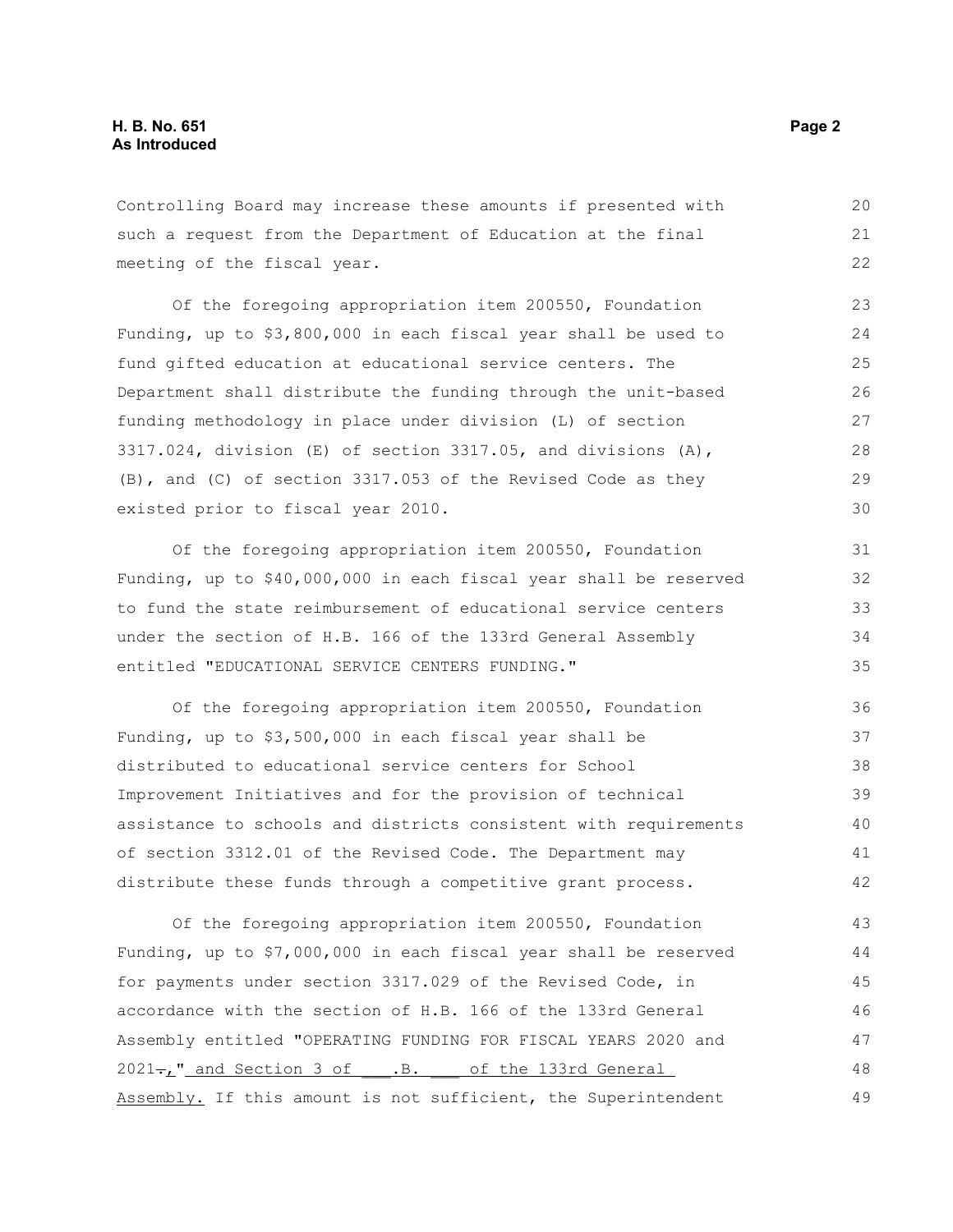#### **H. B. No. 651 Page 3 As Introduced**

of Public Instruction may reallocate excess funds for other purposes supported by this appropriation item in order to fully pay the amounts required by that section, provided that the aggregate amount appropriated in appropriation item 200550, Foundation Funding, is not exceeded.

Of the foregoing appropriation item 200550, Foundation Funding, up to \$26,400,000 in each fiscal year shall be used to support school choice programs.

Of the portion of the funds distributed to the Cleveland Municipal School District under this section, up to \$23,501,887 in each fiscal year shall be used to operate the school choice program in the Cleveland Municipal School District under sections 3313.974 to 3313.979 of the Revised Code. Notwithstanding divisions (B) and (C) of section 3313.978 and division (C) of section 3313.979 of the Revised Code, up to \$1,000,000 in each fiscal year of this amount shall be used by the Cleveland Municipal School District to provide tutorial assistance as provided in division (H) of section 3313.974 of the Revised Code. The Cleveland Municipal School District shall report the use of these funds in the district's three-year continuous improvement plan as described in section 3302.04 of the Revised Code in a manner approved by the Department. 58 59 60 61 62 63 64 65 66 67 68 69 70 71

Of the foregoing appropriation item 200550, Foundation Funding, up to \$2,000,000 in each fiscal year may be used for payment of the College Credit Plus Program for students instructed at home pursuant to section 3321.04 of the Revised Code. An amount equal to the unexpended, unencumbered balance of this earmark at the end of fiscal year 2020 is hereby reappropriated for the same purpose for fiscal year 2021. 72 73 74 75 76 77 78

Of the foregoing appropriation item 200550, Foundation 79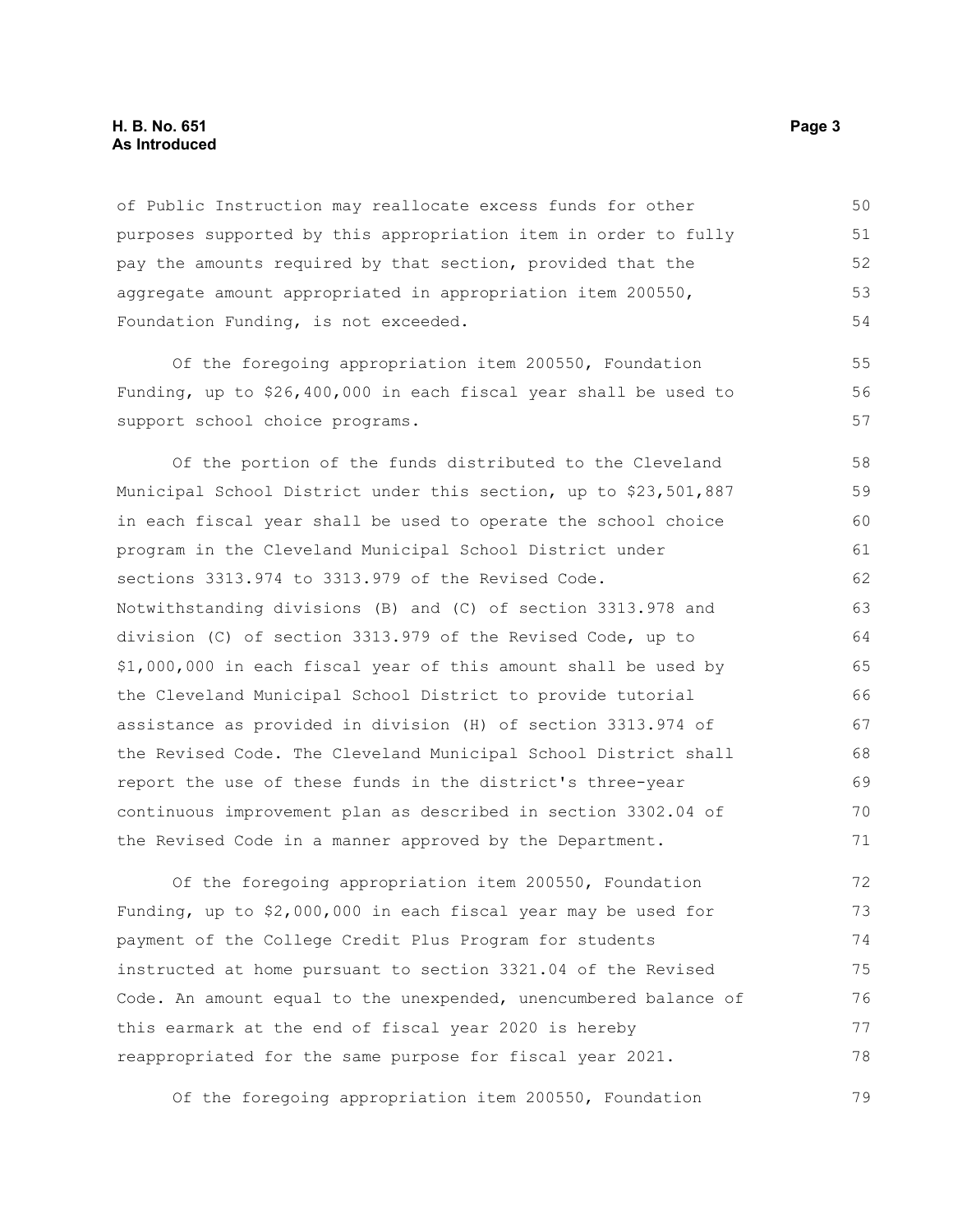#### **H. B. No. 651 Page 4 As Introduced**

Funding, an amount shall be available in each fiscal year to be paid to joint vocational school districts in accordance with the section of H.B. 166 of the 133rd General Assembly entitled "FUNDING FOR JOINT VOCATIONAL SCHOOL DISTRICTS." 80 81 82 83

Of the foregoing appropriation item 200550, Foundation Funding, up to \$700,000 in each fiscal year shall be used by the Department for a program to pay for educational services for youth who have been assigned by a juvenile court or other authorized agency to any of the facilities described in division (A) of the section of H.B. 166 of the 133rd General Assembly entitled "PRIVATE TREATMENT FACILITY PROJECT."

Of the foregoing appropriation item 200550, Foundation Funding, a portion may be used to pay college-preparatory boarding schools the per pupil boarding amount pursuant to section 3328.34 of the Revised Code. 91 92 93 94

Of the foregoing appropriation item 200550, Foundation Funding, a portion in each fiscal year shall be used to pay community schools and STEM schools the amounts calculated for the graduation and third-grade reading bonuses under sections 3314.085 and 3326.41 of the Revised Code, in accordance with the sections of H.B. 166 of the 133rd General Assembly entitled "FUNDING FOR COMMUNITY SCHOOLS" and "FUNDING FOR STEM SCHOOLS." 95 96 97 98 99 100 101

Of the foregoing appropriation item 200550, Foundation Funding, up to \$1,172,000 in fiscal year 2020 and up to \$1,760,000 in fiscal year 2021 may be used by the Department for duties and activities related to the establishment of academic distress commissions under section 3302.10 of the Revised Code, to provide support and assistance to academic distress commissions to further their duties under Chapter 3302. of the Revised Code, and to provide technical assistance and tools to 102 103 104 105 106 107 108 109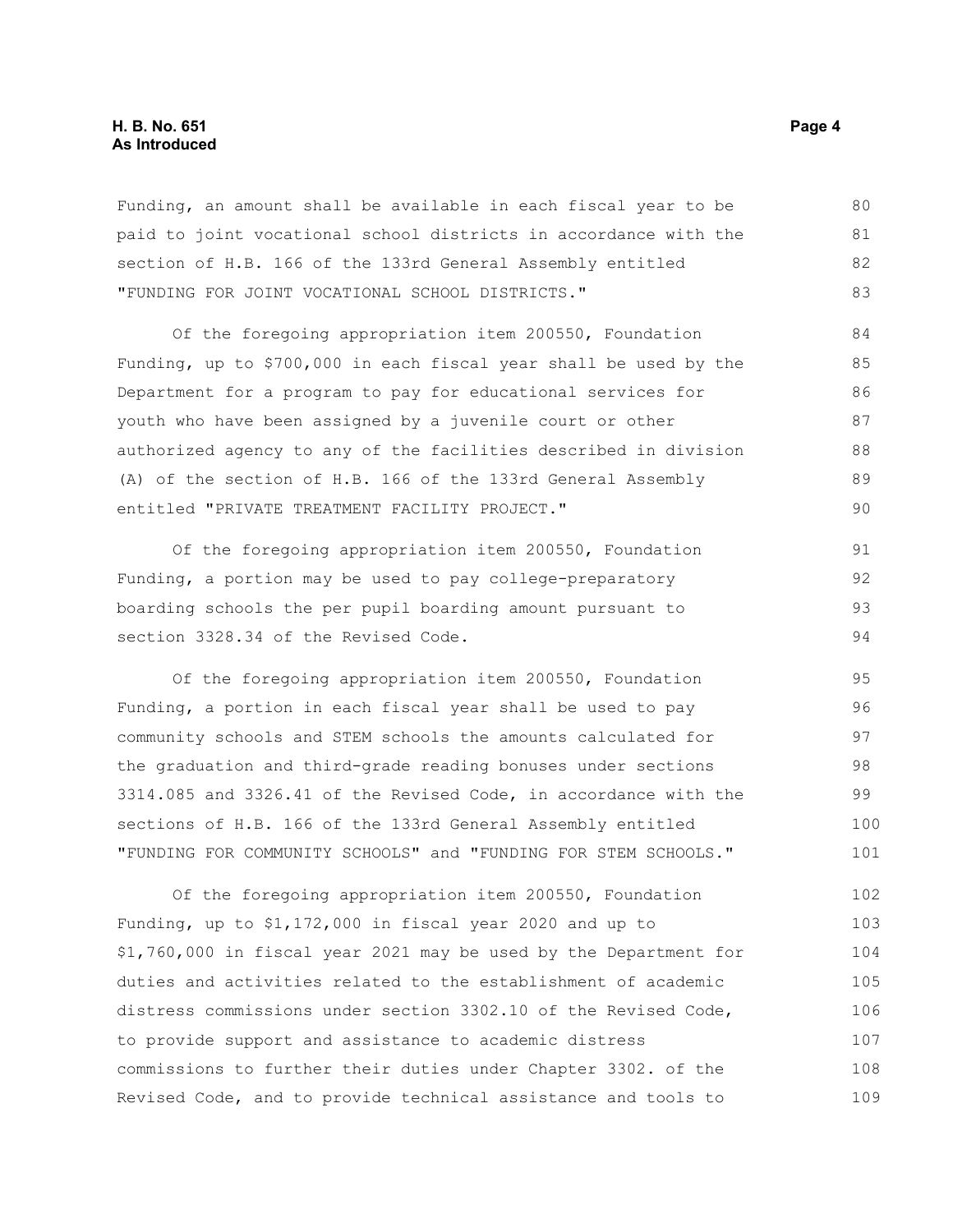support districts subject to academic distress commissions.

Of the foregoing appropriation item 200550, Foundation Funding, up to \$350,000 in fiscal year 2020 shall be used by the Department of Education to conduct return on investment studies for programming funded through student success and wellness funds and to provide technical assistance to school districts on implementing these strategies. 111 112 113 114 115 116

Of the foregoing appropriation item 200550, Foundation Funding, up to \$100,000 in each fiscal year shall be used to make payments under section 3314.06 of the Revised Code to each community school that operates a program that uses the Montessori method endorsed by the American Montessori society, the Montessori Accreditation Council for Teacher Education, or the Association Montessori Internationale as its primary method of instruction for students younger than four years of age who are enrolled in the school. 117 118 119 120 121 122 123 124 125

Of the foregoing appropriation item 200550, Foundation Funding, up to \$10,000,000 in fiscal year 2021 shall be used to pay scholarships awarded as follows. Notwithstanding anything in the Revised Code to the contrary, for applications for the 2020- 2021 school year, the Department of Education shall accept, process, and award performance-based Educational Choice scholarships under section 3310.03 of the Revised Code as follows. An application period for students who are eligible for the first time for the 2020-2021 school year shall open April 1, 2020, and run not less than sixty days or to the extent funds appropriated by the General Assembly under Section 265.10 of H.B. 166 of the 133rd General Assembly and this section remain available. The Department shall award scholarships in the order that it receives applications and shall continue to award 126 127 128 129 130 131 132 133 134 135 136 137 138 139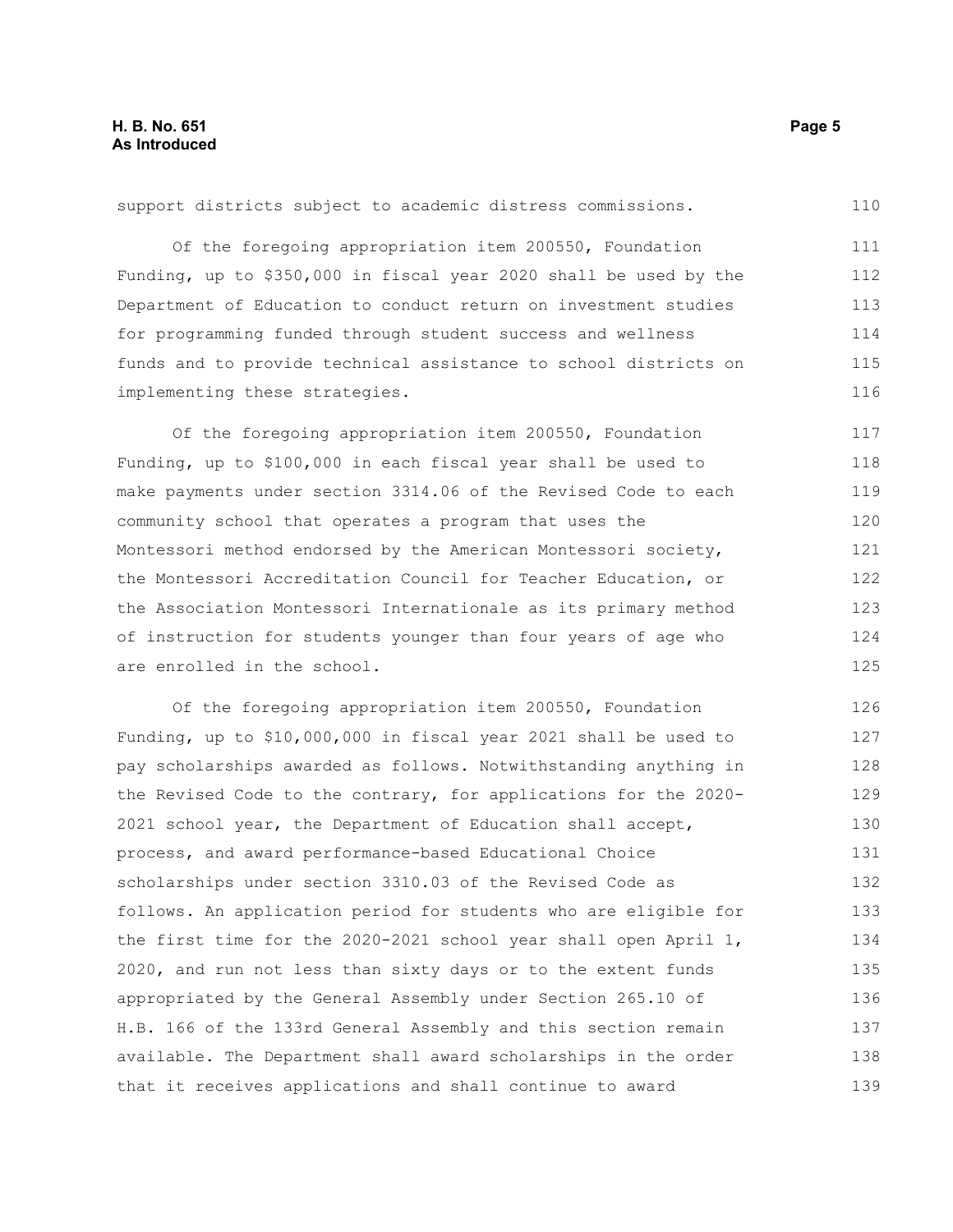#### **H. B. No. 651 Page 6 As Introduced**

scholarships to the extent the funds appropriated by the General Assembly under Section 265.10 of H.B. 166 of the 133rd General Assembly and this section remain available. An application period for students who were eligible for scholarships for the 2019-2020 school year, regardless of whether the students received scholarships for that school year, and remain eligible for the 2020-2021 school year shall open April 1, 2020, and run not less than sixty days. These scholarships shall be funded and paid in accordance with section 3310.08 of the Revised Code. 140 141 142 143 144 145 146 147 148

The remainder of the foregoing appropriation item 200550, Foundation Funding, shall be used to fund the payments included in the state funding allocation under division (A)(1) of the section of H.B. 166 of the 133rd General Assembly entitled "FUNDING FOR CITY, LOCAL, AND EXEMPTED VILLAGE SCHOOL DISTRICTS." 149 150 151 152 153 154

Appropriation items 200502, Pupil Transportation, 200540, Special Education Enhancements, and 200550, Foundation Funding, other than specific set-asides, are collectively used in each fiscal year to pay state formula aid obligations for school districts, community schools, STEM schools, college preparatory boarding schools, and joint vocational school districts under this actH.B. 166 of the 133rd General Assembly. The first priority of these appropriation items, with the exception of specific set-asides, is to fund state formula aid obligations. It may be necessary to reallocate funds among these appropriation items or use excess funds from other general revenue fund appropriation items in the Department of Education's budget, including appropriation item 200903, Property Tax Reimbursement - Education, in each fiscal year in order to meet state formula aid obligations. If it is determined that it is necessary to transfer funds among these appropriation 155 156 157 158 159 160 161 162 163 164 165 166 167 168 169 170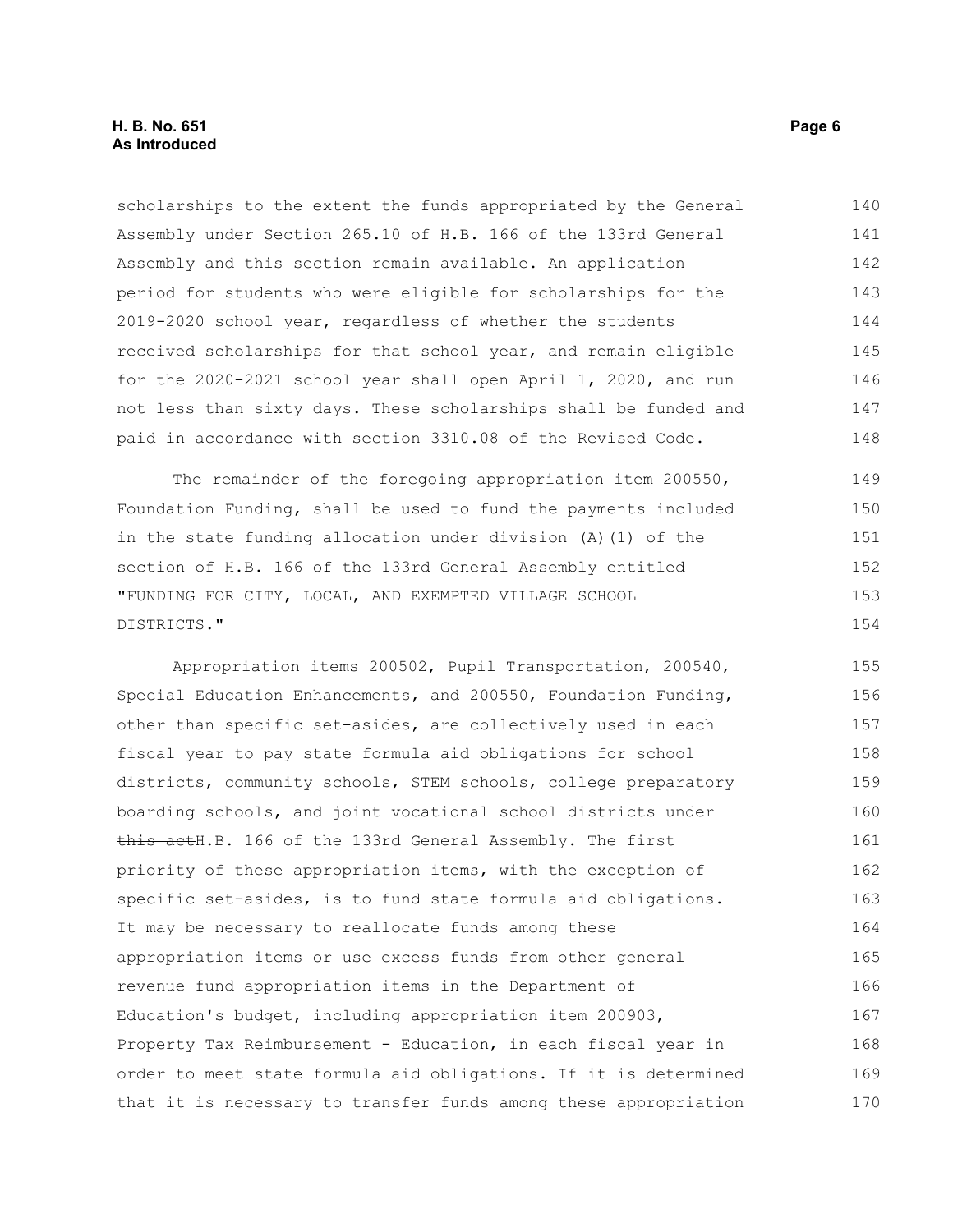#### **H. B. No. 651 Page 7 As Introduced**

items or to transfer funds from other General Revenue Fund appropriations in the Department's budget to meet state formula aid obligations, the Superintendent of Public Instruction shall seek approval from the Director of Budget and Management to transfer funds as needed. 171 172 173 174 175

The Superintendent of Public Instruction shall make payments, transfers, and deductions, as authorized by Title XXXIII of the Revised Code in amounts substantially equal to those made in the prior year, or otherwise, at the discretion of the Superintendent, until at least the effective date of the amendments and enactments made to Title XXXIII by H.B. 166 of the 133rd General Assembly. Any funds paid to districts or schools under this section shall be credited toward the annual funds calculated for the district or school after the changes made to Title XXXIII in H.B. 166 of the 133rd General Assembly are effective. Upon the effective date of changes made to Title XXXIII in H.B. 166 of the 133rd General Assembly, funds shall be calculated as an annual amount. 176 177 178 179 180 181 182 183 184 185 186 187 188

**Section 2.** That existing Section 265.210 of H.B. 166 of the 133rd General Assembly is hereby repealed.

**Section 3.** (A)(1) Not later than ten days after the effective date of this section, the Tax Commissioner shall determine for each school district whether the taxable value of all utility tangible personal property subject to taxation by the district in tax year 2019 was less than the taxable value of such property during tax year 2017. If any decrease exceeds ten per cent, the Tax Commissioner shall certify all of the following to the Department of Education and the Office of Budget and Management: 191 192 193 194 195 196 197 198 199

(a) The district's total taxable value for tax year 2019; 200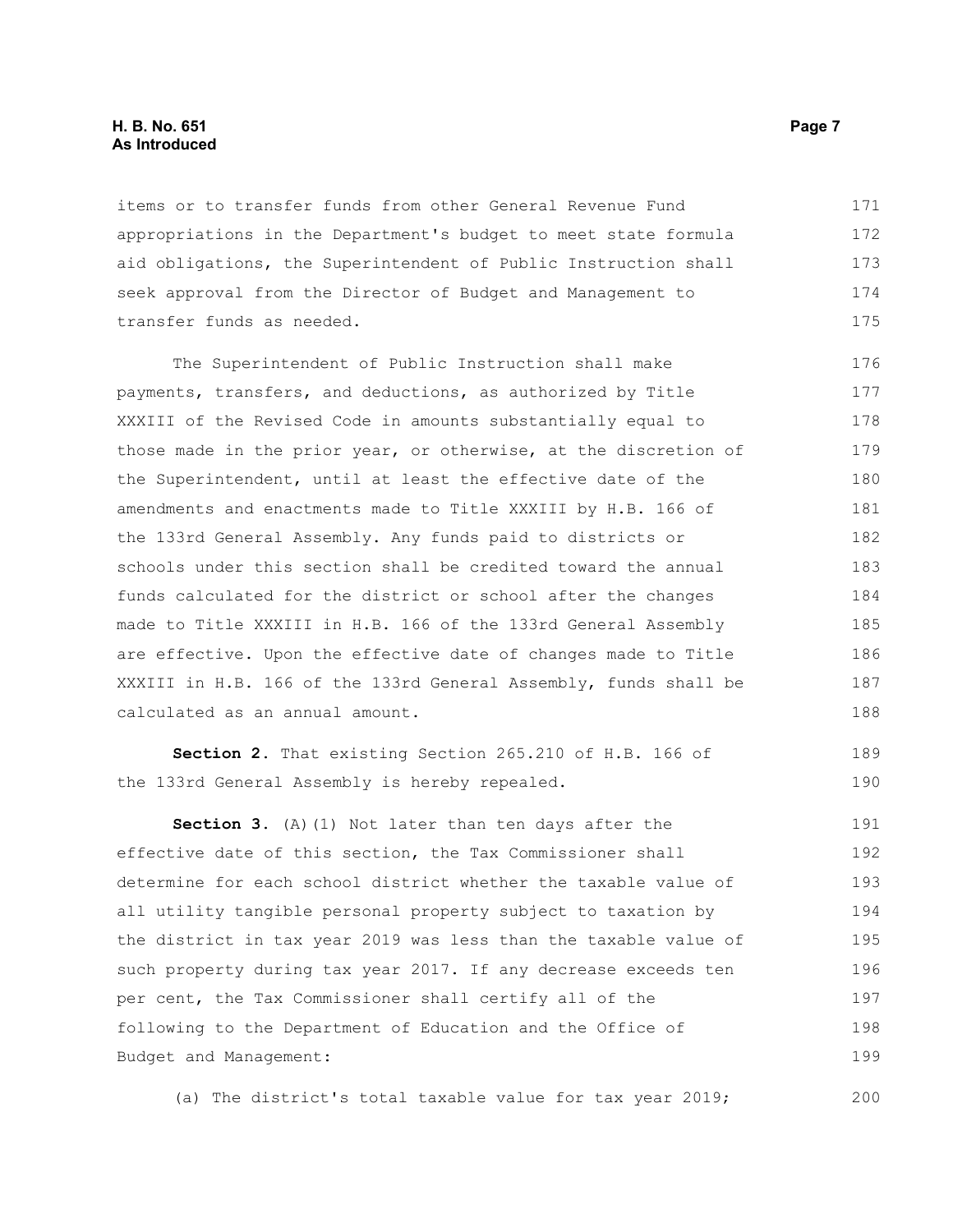(b) The change in taxes charged and payable on the district's total taxable value for tax year 2017 and tax year 2019; (c) The taxable value of the utility tangible personal 201 202 203 204

property decrease, which shall be considered a change in valuation; (d) The change in taxes charged and payable on such change 205 206 207

in taxable value calculated in the same manner as in division (A)(3) of section 3317.021 of the Revised Code. 208 209

(2) Upon receipt of a certification under division (A)(1) of this section, the Department of Education shall replace the three-year average valuations that were used in computing the district's state education aid for fiscal year 2019 with the taxable value certified under division (A)(1)(a) of this section and shall recompute the district's state education aid for fiscal year 2019 without applying any funding limitations enacted by the General Assembly to the computation. The Department shall pay to the district an amount equal to the lesser of the following: 210 211 212 213 214 215 216 217 218 219

(a) The positive difference between the district's state education aid for fiscal year 2019 prior to the recomputation under division (A)(2) of this section and the district's recomputed state education aid for fiscal year 2019; 220 221 222 223

(b) The absolute value of the amount certified under division (A)(1)(b) of this section. 224 225

(B)(1) On or before May 15, 2021, the Tax Commissioner shall determine for each school district whether the taxable value of all utility tangible personal property subject to taxation by the district in tax year 2020 was less than the 226 227 228 229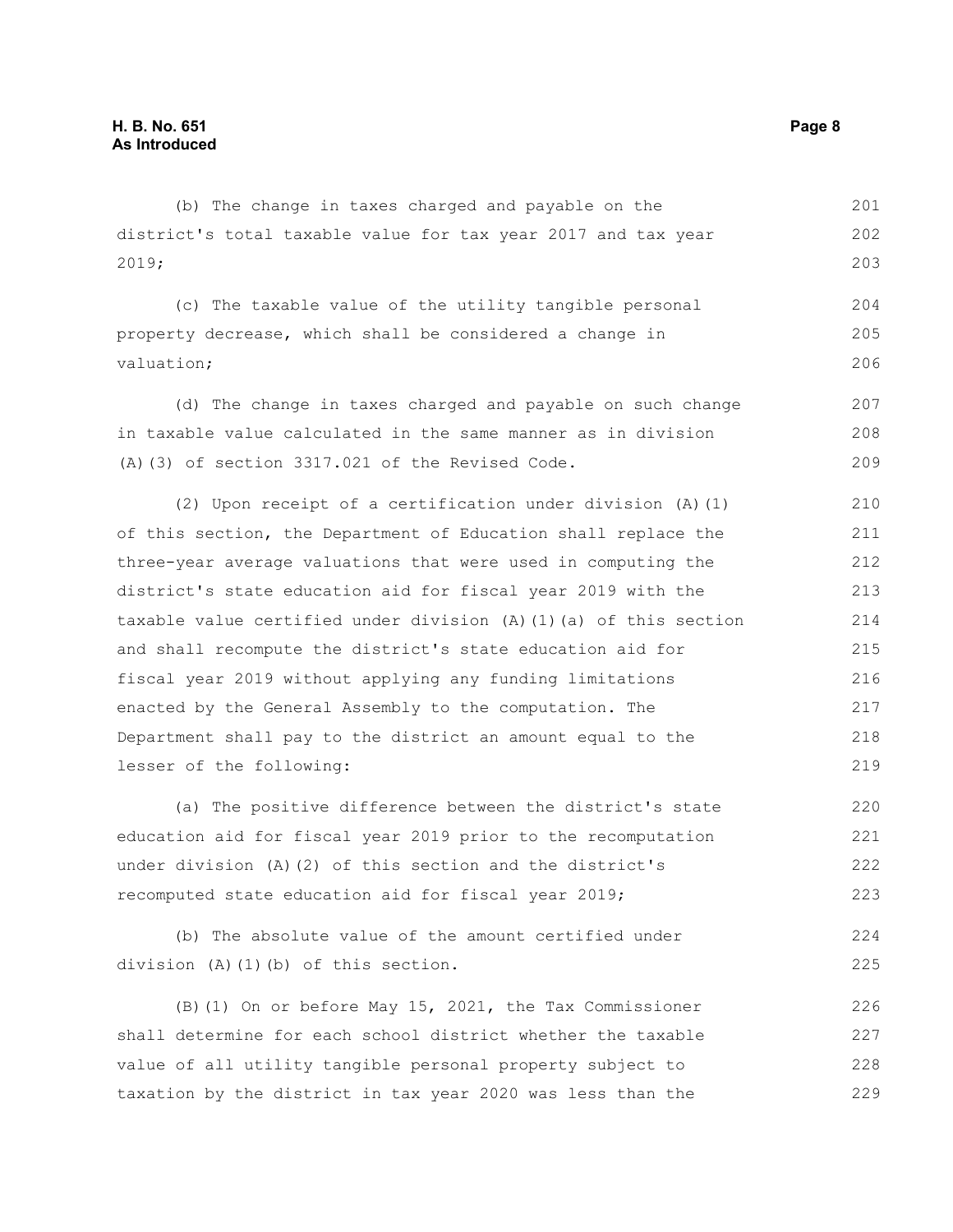#### **H. B. No. 651 Page 9 As Introduced**

taxable value of such property during tax year 2017. If any decrease exceeds ten per cent, the Tax Commissioner shall certify all of the following to the Department of Education and the Office of Budget and Management: 230 231 232 233

(a) The district's total taxable value for tax year 2020; 234

(b) The change in taxes charged and payable on the district's total taxable value for tax year 2017 and tax year 2020; 235 236 237

(c) The taxable value of the utility tangible personal property decrease, which shall be considered a change in valuation; 238 239 240

(d) The change in taxes charged and payable on such change in taxable value calculated in the same manner as in division (A)(3) of section 3317.021 of the Revised Code.

(2) Upon receipt of a certification under division (A)(1) of this section, the Department of Education shall replace the three-year average valuations that were used in computing the district's state education aid for fiscal year 2019 with the taxable value certified under division (B)(1)(a) of this section and shall recompute the district's state education aid for fiscal year 2019 without applying any funding limitations enacted by the General Assembly to the computation. The Department shall pay to the district an amount equal to the lesser of the following: 244 245 246 247 248 249 250 251 252 253

(a) The positive difference between the district's state education aid for fiscal year 2019 prior to the recomputation under division (B)(2) of this section and the district's recomputed state education aid for fiscal year 2019; 254 255 256 257

(b) The absolute value of the amount certified under 258